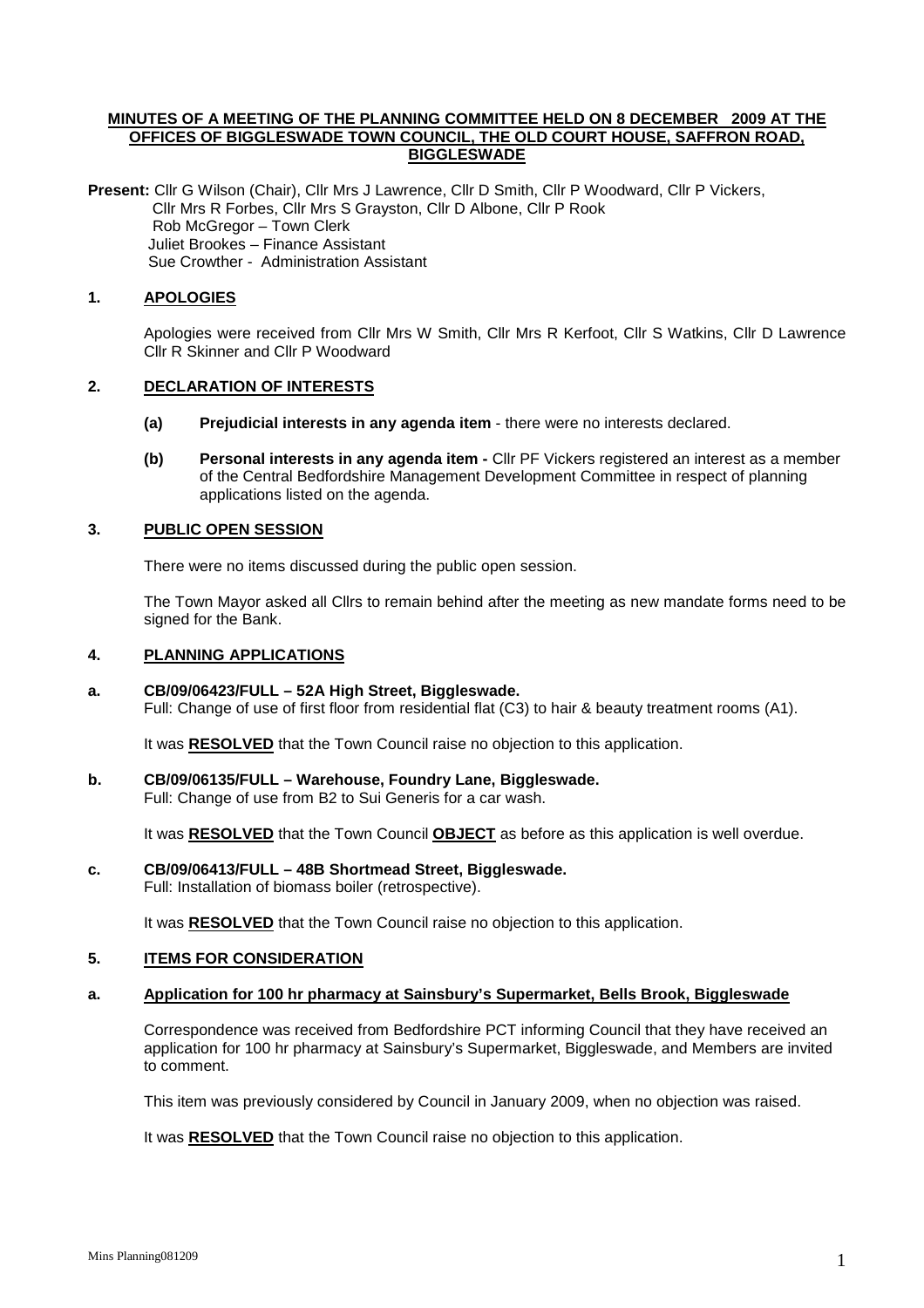## **b. Request from Biggleswade Sports**

Members received correspondence from Biggleswade Sports requesting permission to erect four portable toilets on Dan Albone Car Park on the day of their proposed Cross Country Race in February or March 2010. They have also requested permission to erect two small marquees on the grass area for competitors to change in.

It was **RESOLVED** that the Town Council raise **NO OBJECTION** to these requests.

#### **c. Request from RNLI**

The RNLI has requested permission to hold a Flag Day in Biggleswade Market Square on 19 June 2010. The monies collected will go towards supporting the Volunteer Lifeboat Crews to save lives at sea.

It was **RESOLVED** that the Town Council raise **NO OBJECTION** to this request.

#### **d. Biggleswade Town Bowls Club**

#### i. **Heating at the Pavilion**

Correspondence has been received from Biggleswade Town Bowls Club discussed the subject of heating at the Pavilion- Clubhouse facilities used by the Bowls Club. Once the really bad weather arrives with the possibility of frost etc, they anticipate that Town Council would wish them to set the heaters when they leave the building at an agreed temperature. They are seeking confirmation of the temperature agreed in order for them to make this available to members of the Management Committee.

It was **RESOLVED** that the Town Council raise **NO OBJECTION** to this request.

#### ii. **Internal decoration of Clubroom and other areas**

Biggleswade Town Bowls Club have informed Council that they have accepted a quotation for the above works to be carried out, is it anticipated between 16 January and 14 February 2010 and will take approximately 2 weeks. The contractor would like access from about 8am (not weekends) and would like to park his vehicle in the top end car park. They are requesting that the alarm be deactivated and re-set at the end of the day. If this is agreeable to Members they are suggesting that actual dates etc could be arranged with Town Council staff nearer the time.

It was **RESOLVED** that the Town Council raise **NO OBJECTION** to this request

## **e. Hackney Carriage Stands – Central Bedfordshire**

Central Bedfordshire Council has written to Town Council regarding licensing Hackney Carriage stands (taxi ranks) within Central Bedfordshire. There may be areas where hackney carriage stands would be extremely useful and heavily used, but where no provision has been made in the past. This can lead to drivers creating unofficial ranks in areas of high demand. Before a hackney carriage stand can be created, the consent of the highway authority must be obtained and the matter subject to public consultation and will include Town Council. In the first instance they would like to know Members thoughts as to whether the provision of hackney carriage stand would be useful in Biggleswade.

It was **RESOLVED** that the Town Clerk write to Central Bedfordshire Council informing that a taxi rank could be accommodated in the centre of Biggleswade station Car park (2 spaces), but Town Council would like clarification of regulations for hiring of mini cabs.